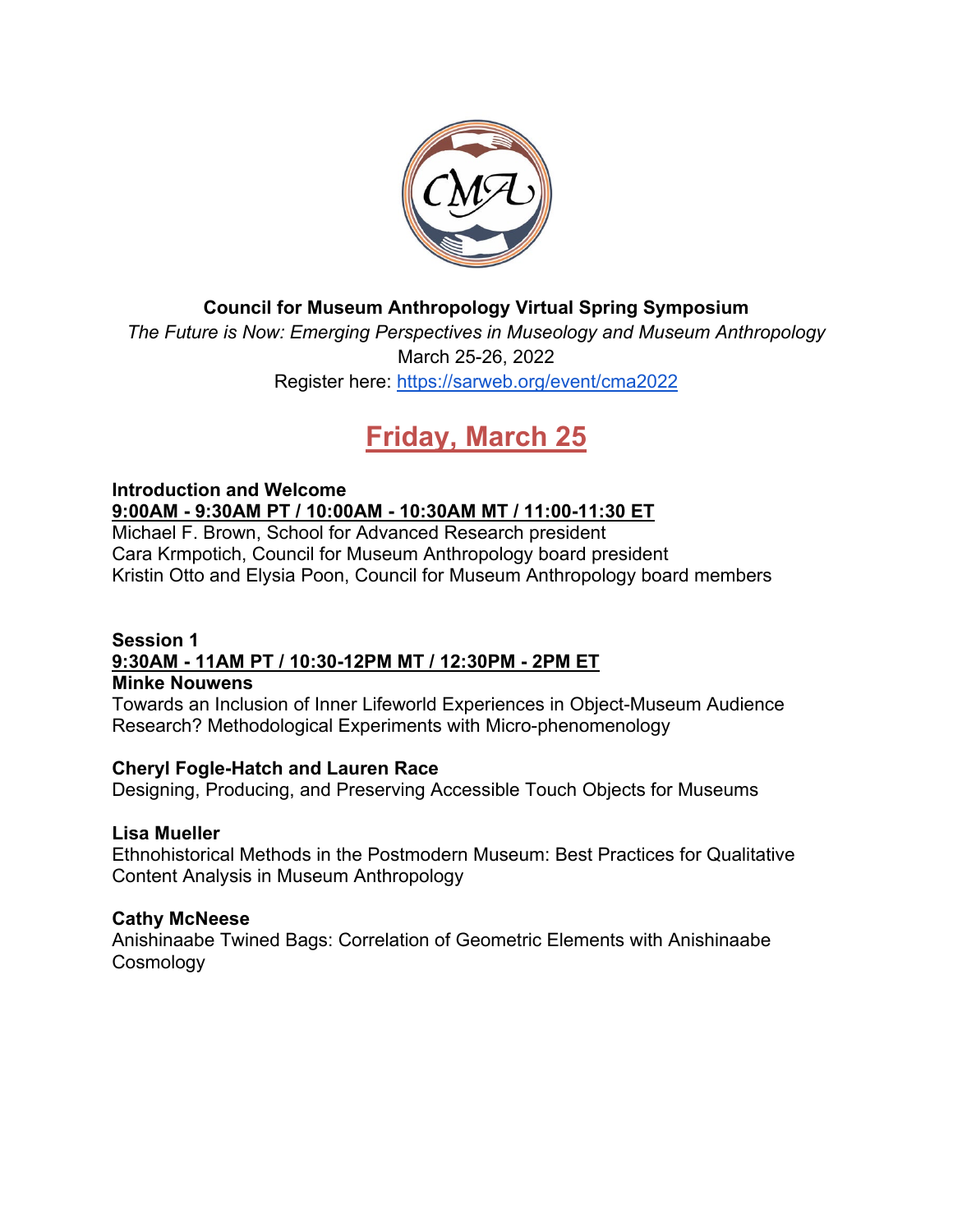#### **Session 2 11:30AM - 1:00PM PT / 12:30 - 2:00PM MT / 2:30PM - 4PM ET Justin McCarthy**

Revisiting Museum Cataloging for Indigenous Communities

## **Pin-Yi Li**

Japanese Colonial History in the National Museums of Taiwan and Singapore

### **Ella Crenshaw and Claire Nicholas**

Collecting Legacies: Institutional Memory Making in a University Ethnology Collection

#### **Leonie Sophie Treier**

Collecting, Altering, Displaying – Examining George Catlin's Material Construction of Native American Culture

## **Session 3 - The Memory is the Work, the Work is the Memory** 1:15PM - 2:45PM PT / 2:15PM - 3:45PM MT / 4:15 - 5:45 ET **Haley Bryant, Maya Hirschman, Megan Hull, Bradley Clements** Joint Papers under theme: "The Memory is the Work, the Work is the Memory"

# **Saturday, March 26**

# **Session 4 9:30AM - 11AM PT / 10:30AM - 12:00PM MT / 12:30PM - 2PM ET**

#### **Mathias Hartmann**

The Digital Latin America-Museum – on Problems, Criticism and Perspectives of Museum Anthropology

## **Krystiana Krupa**

"Slow Violence" in Museum Collections: NAGPRA as a Restitutionary Practice

## **Amelia Smith**

Not Your Average Cistory: Why We Need A Transgender Museum Studies

## **Sofia Sireno**

Permitting life in museums: between cultural objects materiality and performativity

## **Chris Green**

Keeping the Balance: White Reactionism to the Rise of Indigenous Museums in New Caledonia